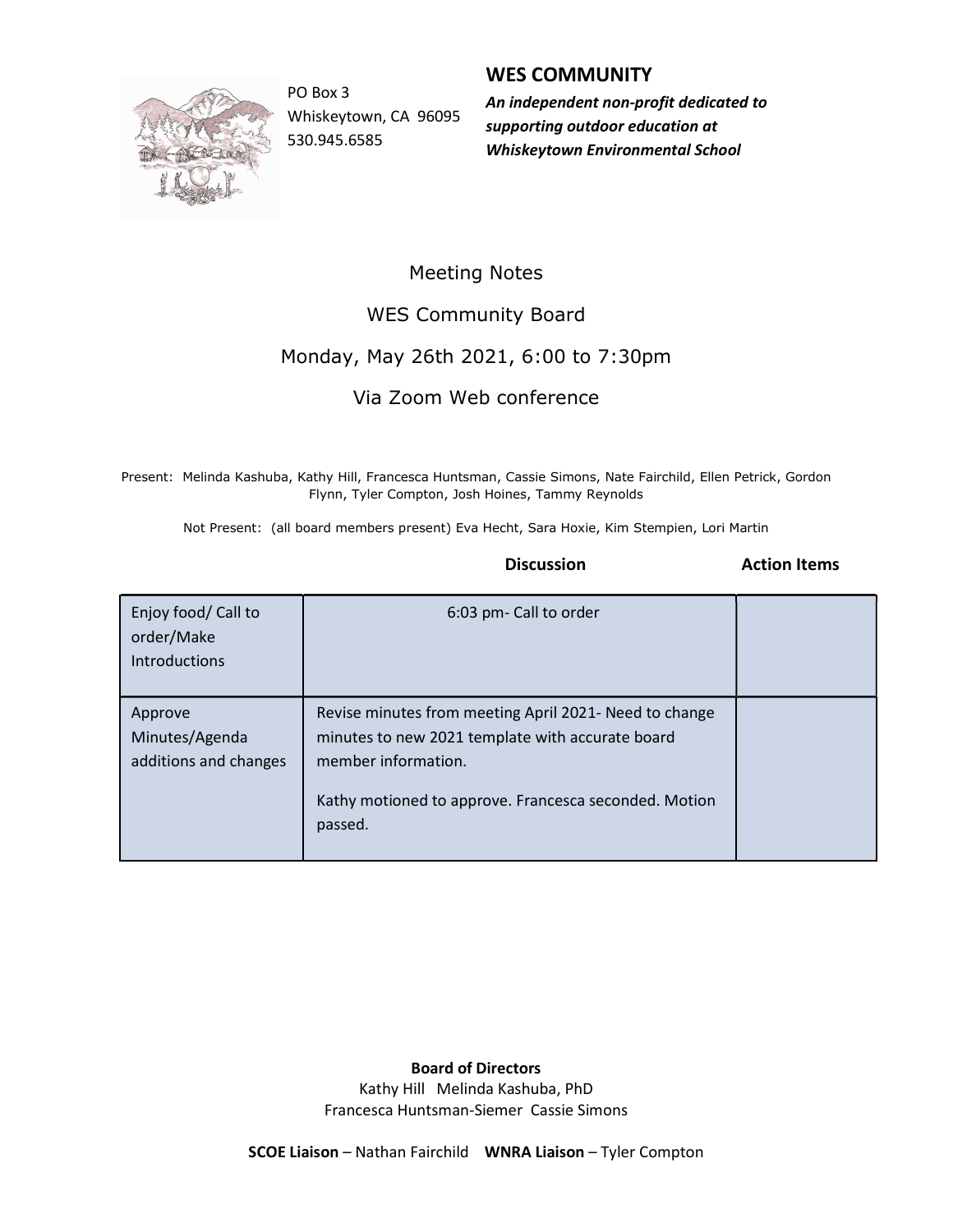| <b>WNRA Report: Tyler</b><br>Compton                | Next week- WNRA will start paddle boarding and kayaking<br>programs with limited capacity (via covid protocol).                                                                                                                              |  |
|-----------------------------------------------------|----------------------------------------------------------------------------------------------------------------------------------------------------------------------------------------------------------------------------------------------|--|
|                                                     | New news- Visitor center will place beach booths on<br>popular beaches this summer to interact with<br>beach-goers. Introducing Leave-No-Trace<br>principles into educational messaging and<br>programs.                                     |  |
|                                                     | The Lower Brandy Creek Trail project is in it's beginning<br>phase.                                                                                                                                                                          |  |
|                                                     | No Great American Outdoor updates.                                                                                                                                                                                                           |  |
|                                                     | Sherry Orr- new volunteer coordinator for NPS. She has a<br>background working with the Peace Corps and they<br>are very excited about her possibilities.                                                                                    |  |
| <b>SCOE Report: Nate</b><br>Fairchild               | The Planetarium is opening with limited capacity for the<br>public and for school programming. Great news;<br>available spots have been rapidly filled.                                                                                      |  |
|                                                     | Field labs at WES are planned for the fall 2021 and spring<br>2022. The WES site will be getting water hooked up via<br>NPS for these operations.                                                                                            |  |
|                                                     | WES Summer camp is being planned for summer 2022.                                                                                                                                                                                            |  |
|                                                     | SCOE was recently awarded the Environmental Literacy<br>grant- a large-scale regional planning program geared at<br>training classroom teachers to use nature during<br>instruction. August $4th -5th$ two day teacher training<br>workshop. |  |
| Friends of Whiskeytown<br>Report: Tammy<br>Reynolds | FOW is releasing a new beer in collaboration with<br>Woody's brewery: Brandy Creek Blonde Ale.<br>Potentially more types in the future.                                                                                                      |  |
|                                                     | FOW- meeting live in person, next meeting.                                                                                                                                                                                                   |  |
|                                                     | FOW purchased two new Eddy line safety kayaks for the<br>kayaking program.                                                                                                                                                                   |  |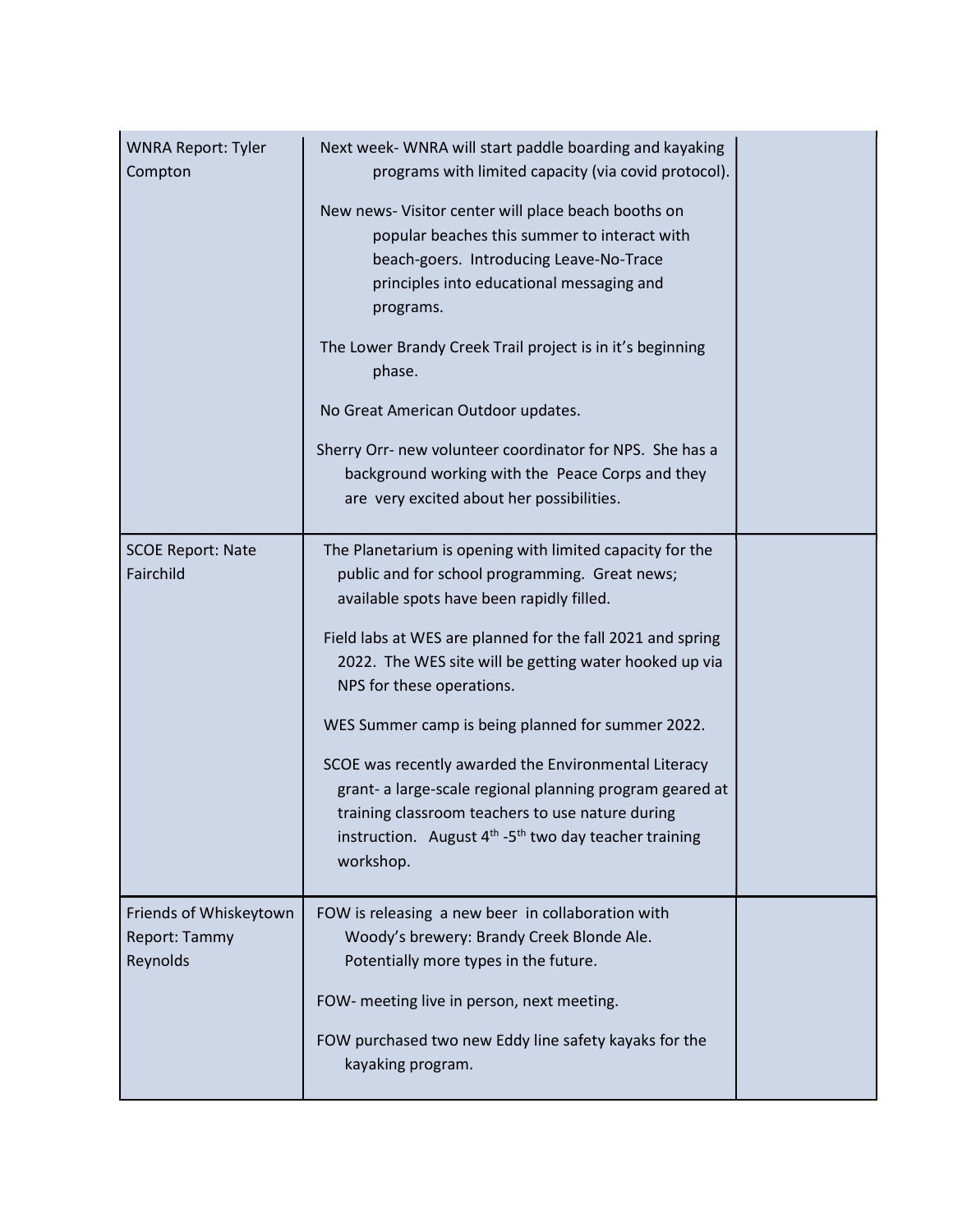| \$33,209.49 balance at April meeting<br>total out - \$4,708.29<br>total in +\$1004.55<br>Tri Counties Bank balance \$29,505.75- Checking<br>Account<br>Morgan Stanley balance \$7,278.47- Rebuild<br>Account<br>New purchase: Little Green Light (for donor<br>database management).<br>No new news to update.<br>Process is waiting for critical information from the Great<br>- Send names to<br>American Outdoor Act in regards to potential funding<br>Melinda (to pass<br>from NPS.<br>on to Gordon) to<br>be included in<br>Gordon made initial contact with a local grant writer to<br>interviews and<br>survey potential grant revenue sources.<br>surveys for<br>feasibility study.<br>Current goal- Generate list of people to be included into<br>feasibility study- send any and all names to Melinda to<br>pass on to Gordon. People not used in interviews can<br>be used in surveys later on. Target: 8-10 interviews to<br>start off with. 65-70 names anticipated to generate<br>35-40 appointments.<br>Board members should evaluate personal financial |                                                              |                                     |  |
|---------------------------------------------------------------------------------------------------------------------------------------------------------------------------------------------------------------------------------------------------------------------------------------------------------------------------------------------------------------------------------------------------------------------------------------------------------------------------------------------------------------------------------------------------------------------------------------------------------------------------------------------------------------------------------------------------------------------------------------------------------------------------------------------------------------------------------------------------------------------------------------------------------------------------------------------------------------------------------------------------------------------------------------------------------------------------|--------------------------------------------------------------|-------------------------------------|--|
|                                                                                                                                                                                                                                                                                                                                                                                                                                                                                                                                                                                                                                                                                                                                                                                                                                                                                                                                                                                                                                                                           | <b>Treasurer's Report</b>                                    |                                     |  |
|                                                                                                                                                                                                                                                                                                                                                                                                                                                                                                                                                                                                                                                                                                                                                                                                                                                                                                                                                                                                                                                                           |                                                              |                                     |  |
|                                                                                                                                                                                                                                                                                                                                                                                                                                                                                                                                                                                                                                                                                                                                                                                                                                                                                                                                                                                                                                                                           |                                                              |                                     |  |
|                                                                                                                                                                                                                                                                                                                                                                                                                                                                                                                                                                                                                                                                                                                                                                                                                                                                                                                                                                                                                                                                           |                                                              |                                     |  |
|                                                                                                                                                                                                                                                                                                                                                                                                                                                                                                                                                                                                                                                                                                                                                                                                                                                                                                                                                                                                                                                                           |                                                              |                                     |  |
|                                                                                                                                                                                                                                                                                                                                                                                                                                                                                                                                                                                                                                                                                                                                                                                                                                                                                                                                                                                                                                                                           |                                                              |                                     |  |
|                                                                                                                                                                                                                                                                                                                                                                                                                                                                                                                                                                                                                                                                                                                                                                                                                                                                                                                                                                                                                                                                           | <b>On-going Business</b>                                     |                                     |  |
|                                                                                                                                                                                                                                                                                                                                                                                                                                                                                                                                                                                                                                                                                                                                                                                                                                                                                                                                                                                                                                                                           | <b>Status of NPS</b><br>Partnership Agreement<br>& Work Plan |                                     |  |
|                                                                                                                                                                                                                                                                                                                                                                                                                                                                                                                                                                                                                                                                                                                                                                                                                                                                                                                                                                                                                                                                           | Capital Campaign<br>Update: Gordon Flynn                     |                                     |  |
|                                                                                                                                                                                                                                                                                                                                                                                                                                                                                                                                                                                                                                                                                                                                                                                                                                                                                                                                                                                                                                                                           |                                                              |                                     |  |
|                                                                                                                                                                                                                                                                                                                                                                                                                                                                                                                                                                                                                                                                                                                                                                                                                                                                                                                                                                                                                                                                           |                                                              | donations over a three-year period. |  |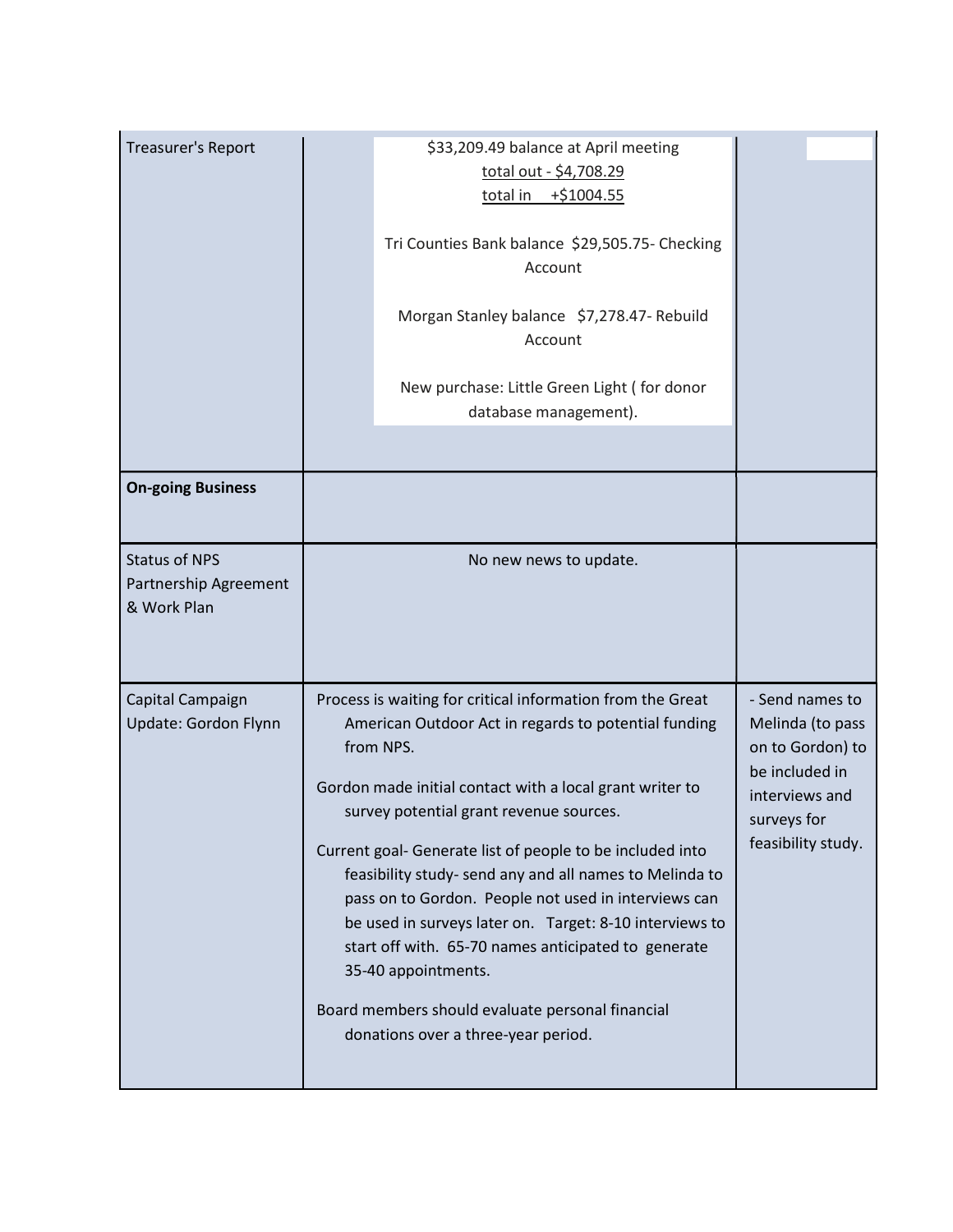|                  | WES Community should consider having a tiered<br>membership donation model, with different "levels" of<br>giving.<br>Members of WES Community and Gordon are planning to<br>meet once per week to keep momentum going<br>throughout summer.                                                                                                                                                                                                                         |                                                                             |  |
|------------------|---------------------------------------------------------------------------------------------------------------------------------------------------------------------------------------------------------------------------------------------------------------------------------------------------------------------------------------------------------------------------------------------------------------------------------------------------------------------|-----------------------------------------------------------------------------|--|
| Website Redesign | Alyssa Angstrom confirmed to do the project.<br>PayPal-canceled as a mechanism for receiving donations.<br>Using the Square for transactions- working well. Will look<br>into getting a monthly recurring donation system going<br>on.<br>We will be moving from GoDaddy to DreamHost as a host-<br>sometime around July.<br>The current use for DropBox is to backup Dream Host.<br>Little Green Light may be able to complete this role in<br>the future instead. | -look into getting<br>monthly<br>recurring<br>donation system<br>for square |  |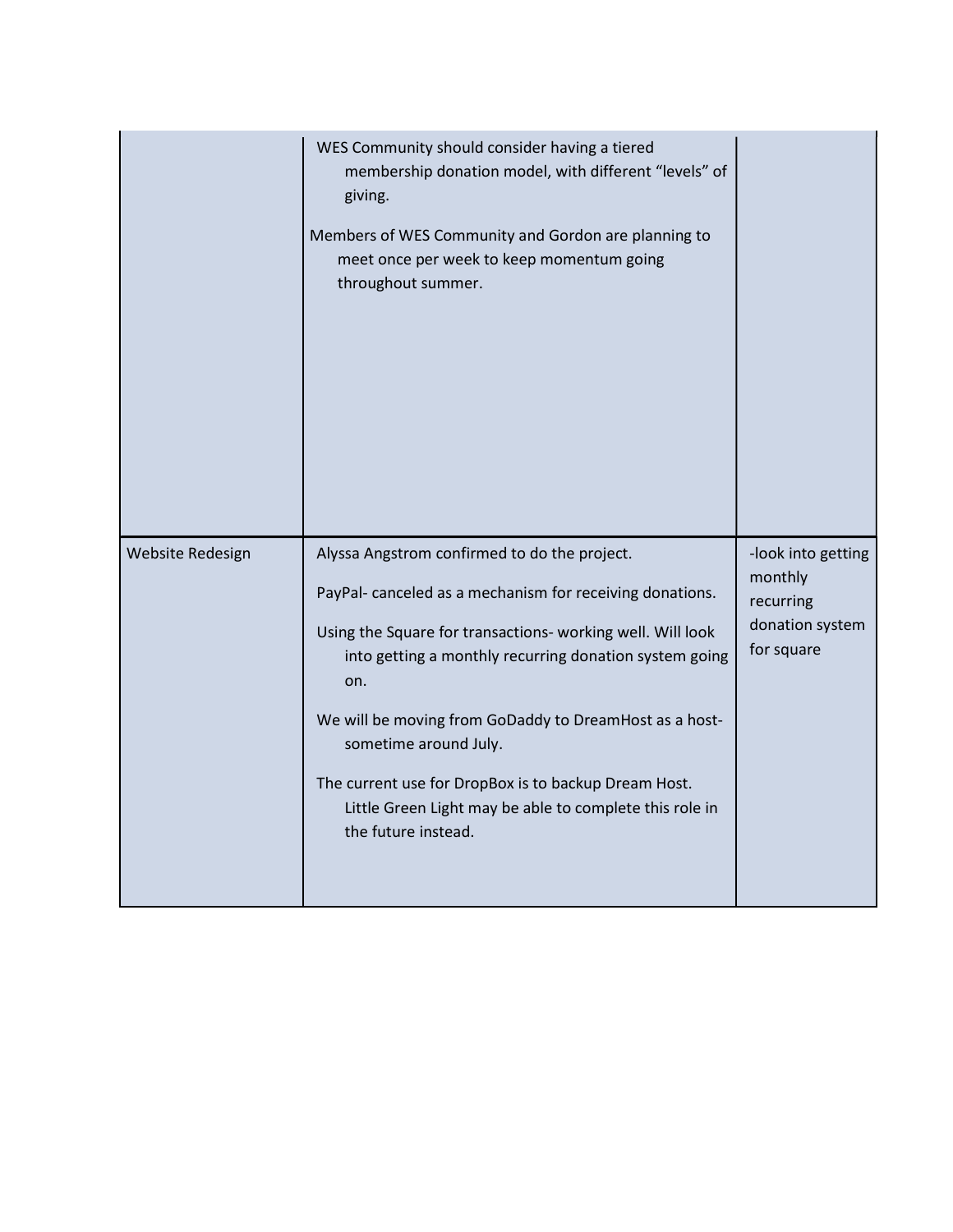| <b>Status: East Redding</b><br>Rotary presentation<br>May 12 at WES. | The meeting went well. Informal conversation proved to be<br>extremely valuable. Nate did an excellent job<br>connecting to people's heart strings.<br>Feedback for future presentations: 1. Put the presentation<br>focus onto people's hopes and dreams, connecting<br>them to our vision, and us being visionary for the<br>future. 2. Spend more time intermingling with the<br>whole group. The power is in one large group coming<br>together.<br>Next Steps: Generate list of other service organizations to<br>plan on-site meetings and contact. West Redding<br>Rotary- Francesca, Shasta Builders Exchange- Kathy,<br>Leadership Redding (Kim Stepien) - Melinda, Redding<br>Rancheria-Nate, Soroptomist-Cassie/Melinda, Active<br>20/30's Club- Kathy/Cassie, Lyons- ?, Lyons Family | - Contact service<br>organizations<br>about setting up a<br>meeting/tour at<br><b>WES Site</b> |
|----------------------------------------------------------------------|--------------------------------------------------------------------------------------------------------------------------------------------------------------------------------------------------------------------------------------------------------------------------------------------------------------------------------------------------------------------------------------------------------------------------------------------------------------------------------------------------------------------------------------------------------------------------------------------------------------------------------------------------------------------------------------------------------------------------------------------------------------------------------------------------|------------------------------------------------------------------------------------------------|
| <b>New Business</b>                                                  |                                                                                                                                                                                                                                                                                                                                                                                                                                                                                                                                                                                                                                                                                                                                                                                                  |                                                                                                |
| <b>News Letter</b>                                                   | Francesca will develop a late spring/early summer<br>newsletter. Anticipating to be done around the end of<br>June.                                                                                                                                                                                                                                                                                                                                                                                                                                                                                                                                                                                                                                                                              | -Create summer<br>newsletter-<br>Francesca                                                     |
| <b>Next Meeting</b>                                                  | Summer meetings- Francesca and Cassie will be gone in<br>June. Melinda will be gone in July. Meetings will<br>resume on Zoom for the summer months due to travel<br>plans.                                                                                                                                                                                                                                                                                                                                                                                                                                                                                                                                                                                                                       | -Board members<br>record travel<br>dates on WES<br>community<br>Google calendar                |
| <b>Meeting Adjourned</b>                                             | Adjourned at 7:27 pm                                                                                                                                                                                                                                                                                                                                                                                                                                                                                                                                                                                                                                                                                                                                                                             |                                                                                                |
| Note taker                                                           | <b>Cassie Simons</b>                                                                                                                                                                                                                                                                                                                                                                                                                                                                                                                                                                                                                                                                                                                                                                             |                                                                                                |
|                                                                      |                                                                                                                                                                                                                                                                                                                                                                                                                                                                                                                                                                                                                                                                                                                                                                                                  |                                                                                                |